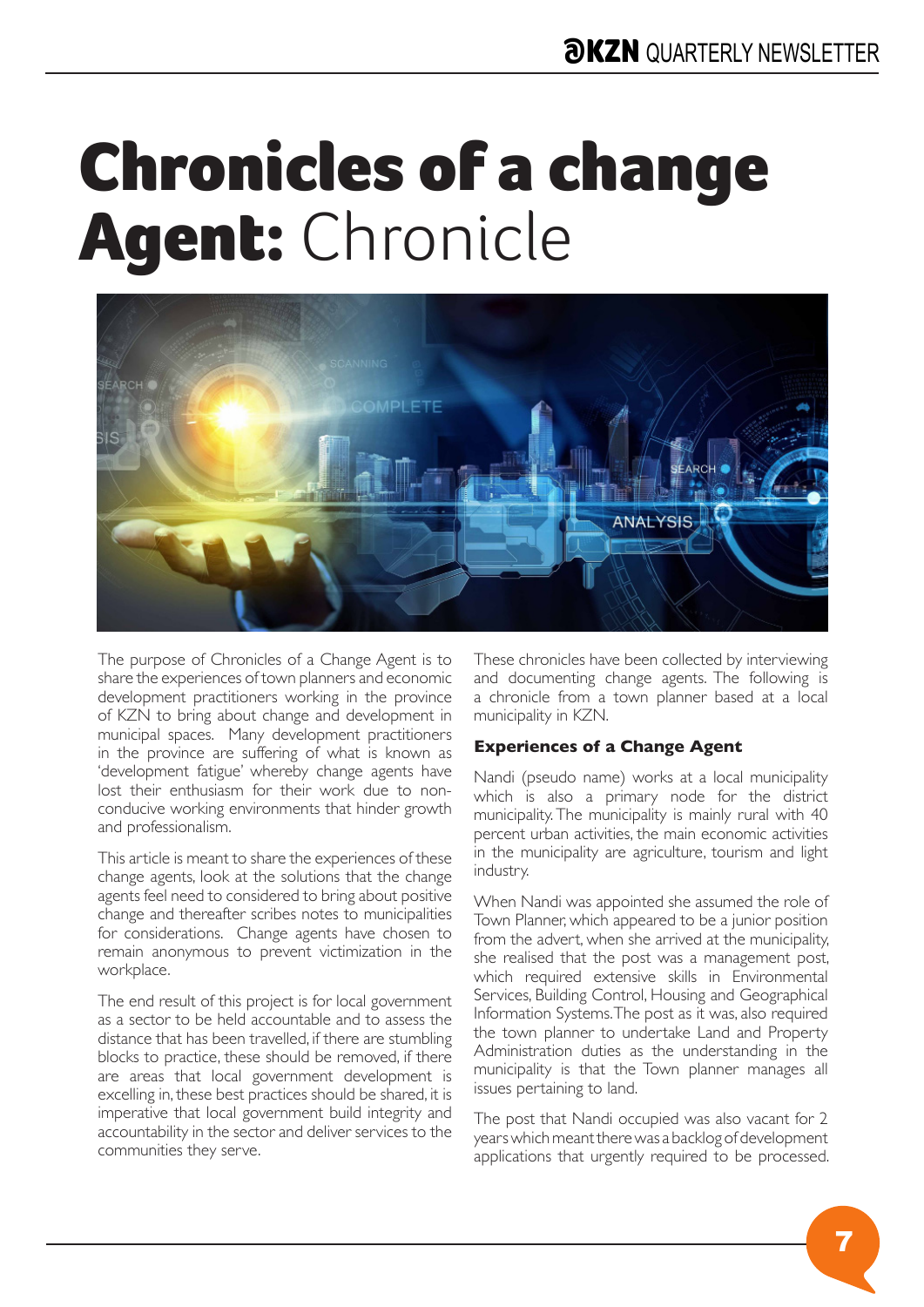Currently there are no posts that have been filled i.e. Building Inspector, Environmental Officer, GIS Officer, and Town Planning Assistant/Technician, the only post that was filled was that of Housing Officer.

In the absence of other critical staff members, the Manager of the Planning, the role that Nandi currently serves in, is required to conduct all duties for these vacant posts. At the same time, the municipality is experiencing a high level of development whereby there are development applications and building plans for new buildings and proposed businesses in the area that are increasing.

Some of Nandi's daily duties include dealing with walk-ins from the community who enquire about applications for planning approval as well building plans, there are also telephonic enquiries, followed by email enquiries that need a response.

The town planning department in which Nandi is positioned, does not have a Planning administrator which means that all administrative duties are Nandi's responsibility. Thereafter, Nandi has management duties that need attention including attending MANCO meetings, supervising the Housing Officer for housing issues and the current Town Planning trainee, writing of items to present to the planning Portfolio Committee and ensuring that Town Planning project processes such as the Spatial Development Framework and Land Use Scheme review are attended to.

The municipality like other municipalities in the province is also in the midst of implementing the Spatial Planning and Land Use Management Act (SPLUMA), which requires Nandi to perform the role of Authorized Officer, which implies that she has to conduct site inspections and write town planning reports for all applications that have been submitted for municipal approval.

Nandi is also required to assess, circulate and approve building plans, process outdoor advertising applications and conduct site inspections related to Building Control. Nandi reports directly to senior manager who is not a town planner, and due to this, Nandi is responsible for the overall planning related matters of the municipality, which includes spatial planning, land use management, land administration, building control, GIS, environmental management and human settlements.

Nandi expressed her concern with the above working arrangement and stated that local government does not have consideration for Development planning in their organizations or how they should function.

There is also no capacity to ensure service delivery and the appointments of key positions within the development planning directorate does not have consideration for the relevant skills and experience that is required to facilitate development planning.

Currently, Nandi is the only registered planner in the municipality and receives no planning support or direction from the management and relies on her planning peers from other municipalities and SALGA for assistance and guidance.

The management committee at the municipality lack town planning knowledge, which compromises the quality of decision making relating to planning and development. There is also no senior manager appointed to oversee the work of the planning and economic development domain. When Nandi attempted to make suggestions that could assist the directorate, her ideas were often dismissed for which Nandi thinks the reason is that she is female. The management committee lacks vision and understanding of town planning with no desire to want to learn, the net effect of this is a lack of service delivery or service delivery that is ill informed.

The municipality has no resources for development planning work to take place. There is no GIS system, no proper filing and registry system, no usable maps or cabinets for filing, the outdoor advertising bylaw has also not been gazetted and there is an outdated land use scheme.

Nandi states that the current municipal environment is not a conducive place for a professional and skilled person to work in due to an ill functioning administrative system that is compliance driven.

There is also limited budget allocated for development planning projects, the planning department does not receive support from the office of municipal manager in terms of prioritising the review of development plans.

Nandi states that her experience in local government has not been a great one due to lack of resources, lack of knowledge of town planning by the management and the politically charged environment that local government exists in. Nandi mentions that even when workshops and training sessions are scheduled for management and councillors there is poor attendance and lack of interest. Another contributing factor to the unfavourable working environment is that young planners are discouraged to see town planning management positions being occupied by political deployees who in some instances are not suitably qualified.